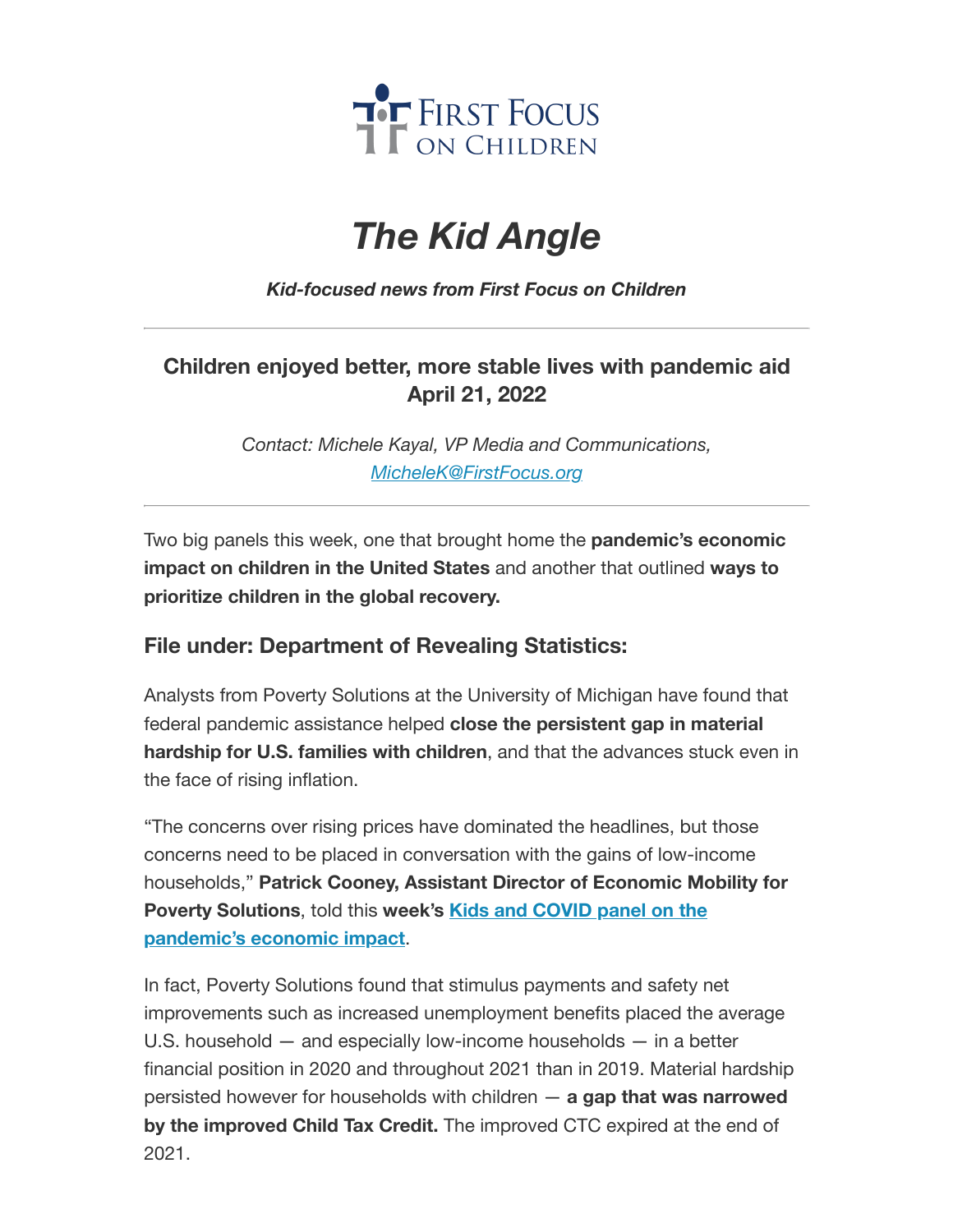"When we look at all the things we should be doing, that's the piece that's most obvious we need to get done," Cooney said.

The perpetual caveat, of course, is that the recovery is uneven. Women, and especially low-income women and women of color, have borne the brunt of pandemic job losses, said **Julie Vogtman, Director of Job Quality for the National Women's Law Center**. The stimulus measures helped children eat, go to school and remain housed during the pandemic, she added, but they weren't designed to combat the structural barriers to economic security that women faced long before the pandemic began, such as lack of child care and wage inequality.

"Care infrastructure investments are the thing we cannot give up on," she said. "We need to finally **treat child care like the public good that it is** and invest in it accordingly."

Older and former foster youth  $-$  often called transition-age youth (TAY)  $$ benefitted from improvements to the Earned Income Tax Credit (EITC), said **Anna Johnson, an associate director with John Burton Advocates for Youth**, who called on Congress to make these changes permanent. These 18- 24-year-olds experience the highest rates of unemployment, she said, and will take the longest to rejoin the workforce and recover income losses. Advocates helped 147 current and former foster youth claim nearly \$370,000 in federal and state refunds in the filing cycle that ended this week, she said. The average return will be \$2555 per person.

"This isn't pocket change," she said. "They go and pay off their debts, they buy food for their kids and they fix their car so they can go to work. We need this to be ongoing to recover."

## **Internationally, children struggled with orphanhood, other impacts**

**Nearly 52 million [children](https://action.campaignforchildren.org/r?u=klyq-DtP6CxcyqeYYV2w3TuPFd_tQl2pEtkG6MyFBNfv_RoedEYoBjX_gwRZa3FWJNQjS3bguBDaWVzzkBkQoBUSzlpzQE_OjHXngNfw1PN6DF3Ked6BwGN0keteKodY&e=6d50ef9bac605c372bd31a2e7c9cacfd&utm_source=ffcc&utm_medium=email&utm_campaign=_97_supporters&n=3&test_email=1) around the world** have been documented with childhood COVID and **more than 7 [million](https://action.campaignforchildren.org/r?u=EtwPAQlyomc4YLfIIdf97uTZUTVwD3VRAF4yWCKqbVTkDVo3EFDYSO9ywQlpXLtzUC6k4cNiqSaHBq0RlfvDPD92DhDF0mbvmo0OY3swkX0&e=6d50ef9bac605c372bd31a2e7c9cacfd&utm_source=ffcc&utm_medium=email&utm_campaign=_97_supporters&n=4&test_email=1)** have lost a caregiver to the pandemic.

In our **KCC panel on Global Health and [Secondary](https://action.campaignforchildren.org/r?u=FzF-KU0ygDWc21UK_uySevW1-zlcSNUtCWnDcnU-x4nwhRn-7JMrF1ebw3Dqk6hOFJzO2mnUXIKUANGA-cJ0lQmMET7n3qUMeLhvXy_z7kk&e=6d50ef9bac605c372bd31a2e7c9cacfd&utm_source=ffcc&utm_medium=email&utm_campaign=_97_supporters&n=5&test_email=1) Impacts,** experts called for increased funding, coordination and tracking of new and existing programs to deal with the simultaneous worldwide crises of orphanhood, educational gaps, violence against children and other results of the pandemic that go